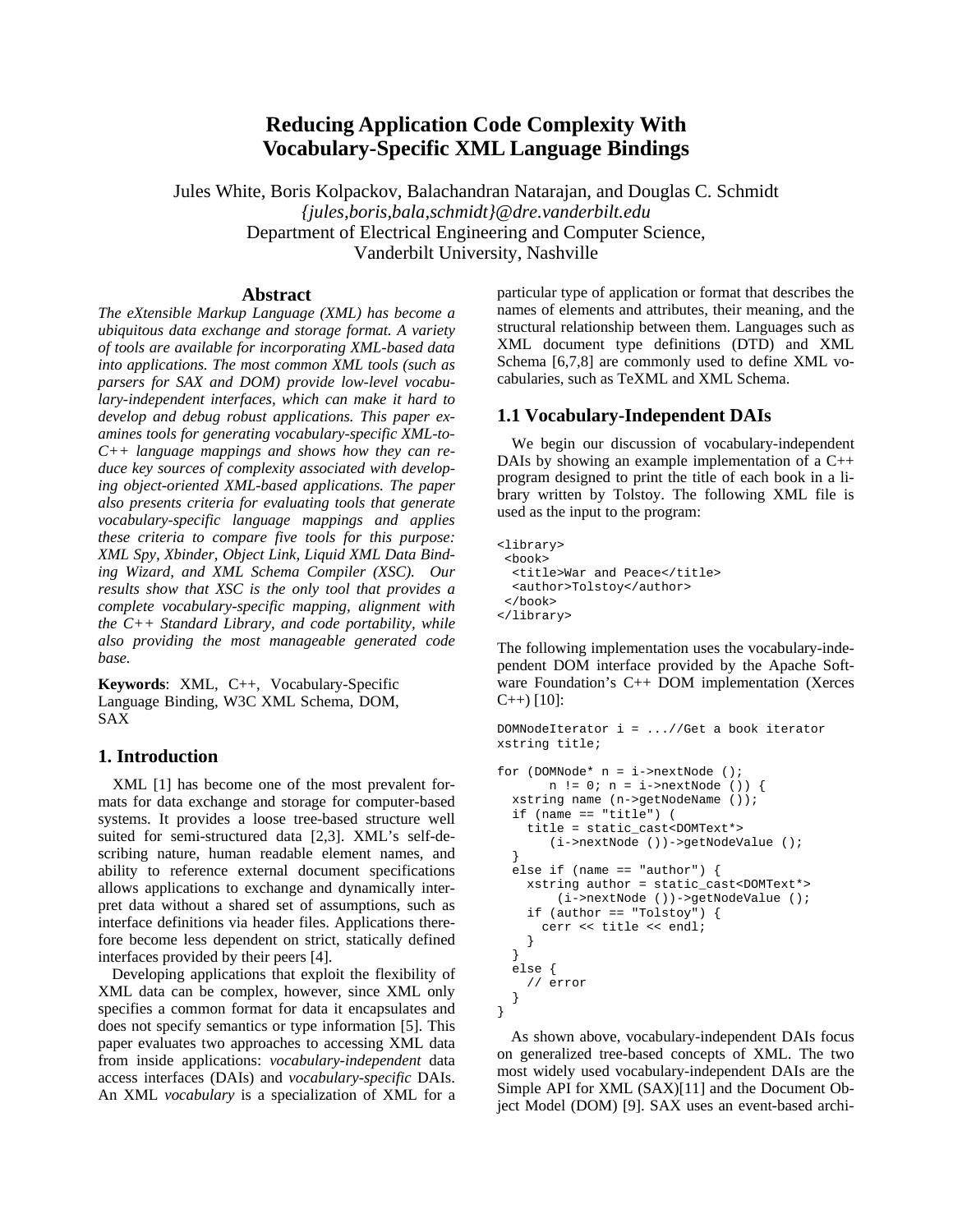tecture that parses XML and notifies registered observers as the parser encounters XML elements of interest, such as tag pairs. DOM creates an in-memory representation of the relationships within the XML.

Using vocabulary-independent DAIs in applications can be tedious and error-prone [24]. In particular, application code that performs computations on XML data utilizing a vocabulary-independent DAI can be complex and in many instances tightly coupled to the data layout specified by the Schema/DTD (e.g., the element order). The vocabulary-independent interfaces are low-level and rarely provide enough application-specific semantics to allow direct computations on the data. Developers who use XML in applications written with third-generation programming languages (such as C++, C#, and Java) have traditionally been responsible for devising *ad hoc* ways of implementing transformation of the data structures in the language binding to ones more suitable to their computations [12,13]. These implementations are typically achieved by extracting data from generic XML DAIs and placing it into containers with interfaces specific to the vocabulary.

### **1.2 Vocabulary-Specific DAIs**

An alternative approach to vocabulary-independent XML data access is the vocabulary-specific DAI which bridges generic XML concepts and the application-specific ones. The following example presents a concise and type-safe vocabulary-specific interface for accessing books in an object-oriented language, such as C++:

```
class Book { 
public: 
   string title () const; 
   string author () const; 
}
```
Vocabulary-specific DAIs relieve developers from the burden of mapping data from a vocabulary-independent DAI to application-specific data structures. Developers can focus on the semantics of the data they are manipulating, while leaving the type conversion to the vocabulary-specific DAI implementation. Vocabulary-specific DAIs can be generated automatically from Schema definitions, and when specific to a particular class of documents, provide developers with a more robust and intuitive interface to the underlying data. For example, our DOM-based application to print the titles of books written by Tolstoy could be rewritten in a more intuitive fashion with a vocabulary-specific DAI.

The XML Schema Compiler (XSC) [14], developed by Vanderbilt University's Distributed Object Computing (DOC) Group, was used to generate a vocabularyspecific DAI for books. The following code fragment uses this DAI to print the titles of the books by Tolstoy:

```
Book b = ...if (b.author () == "Tolstoy") {
 cerr << b.title () << endl; \}
```
This vocabulary-specific code is considerably shorter, simpler, and more readable than its vocabulary-independent DOM equivalent. Even in this small example, the vocabulary-specific DAI simplifies development significantly. More importantly, as the complexity of underlying data increases, there is a proportional decrease in coding complexity using the vocabulary-specific approach as opposed to the vocabulary-independent ap-

proach. The remainder of this paper discusses our experience using and evaluating different vocabulary-specific DAIs. This paper makes two main contributions: (1) we propose metrics to be used for evaluating vocabulary-specific DAIs and (2) we use those metrics to evaluate five different tools that provide this capability for C++. Our experience suggests that despite the popularity of XML, the tools that provide such advanced capabilities have different levels of maturity, which affects the quality of next-generation applications being developed.

Section 2 of the paper provides the motivation and overview of the different metrics used to evaluate vocabulary-specific DAIs. Section 3, provides the empirical results and analysis of the data collected from the evaluation of five different vocabulary-specific DAIs, and we conclude this paper in Section 4.

## **2. Evaluating Vocabulary-specific DAI Tools for C++**

Tools such as Java Architecture for XML Binding (JAXB) [15], Castor [16], and Xbind[17] that generate vocabulary-specific DAIs are available for many popular programming languages, including Java, C++ and Python. These tools can use a large number of validation languages to generate the interface, ranging from W3C XML Schema to DTD. Our analysis in this paper centers on tools for generating C++ mapping using W3C XML Schema.<sup>1</sup> We focus on  $C_{++}$  since it is the language of choice f[or](#page-1-0) many application domains, in particular distributed real-time and embedded (DRE) systems, which is the focus of our research.

There are many tools to generate vocabulary-specific C++ mapping, including Rogue Wave's Object Link [18], Liquid Technologies' XML Data Binding Wizard [19], Objective System's Xbinder [20], XML Spy's class generation [21], and the XML Schema Compiler (XSC).. Although there is no standardized interface for C++ mapping, each tool offers a basic set of accessors, mutators, and sequence traversal methods for types described in a Schema. Each tool also hides the conversion from lexical space (i.e., XML text) to the semantic space (i.e., instances of types).

All five tools help reduce the difficulty of accessing XML data. To make our discussion more rigorous, however, this section presents a series of criteria that enable

 $\overline{a}$ 

<span id="page-1-0"></span><sup>&</sup>lt;sup>1</sup> For brevity, we will refer to W3C XML Schema as simply *Schema* throughout the rest of the paper.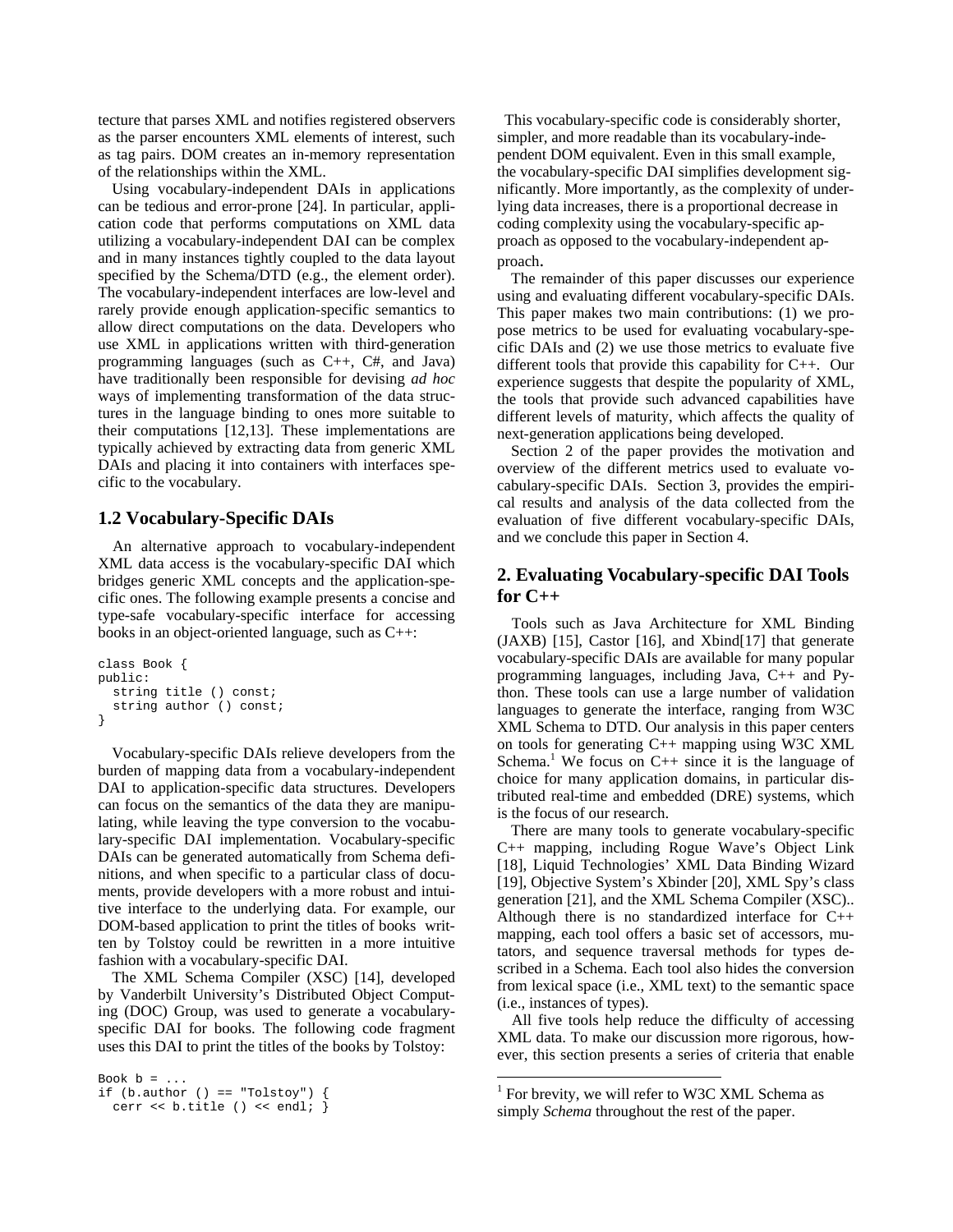systematic evaluation of the tools listed above. In particular, we describe our criteria for quantifying the level of assistance each tool provides to ease the development and maintenance effort associated with manipulating XML data.

#### **Criterion 1: Completeness of vocabulary-specific mapping**

Our first criterion allows comparison of tools based on completeness of vocabulary-specific interface, i.e., an interface should allow manipulation of each item in an XML document via the equivalent C++ type mapped from the declared type in schema. For example, a complete vocabulary-specific DAI should map any XML Schema supported simple type to an equivalent  $C_{++}$  type (if one exists) and map any aggregate type to a corresponding generated  $\overline{C}_{++}$  class. The generated class should contain member variables for each of the child elements encompassed by the mapped XML element. A comprehensive mapping is important to relieve application developers from the burden of type conversion and dynamic type checking. It also allows application developers to work with abstract data types meaningful to their application's working vocabulary. Vocabulary-specific DAIs reduce the number of possible errors caused by dynamic conversion of XML text to instances of types in the target language, thereby eliminating errorprone constructs, such as *string-based flow of control*, where conditional statements are based on comparison of two strings.



**Figure 1: Vocabulary-Specific Interface** 

Figure 1 shows a correspondence between an XML instance and a C++ interface. C++ and Schema share most

of the same numeric types, such as short, long, and double. Schema's simple types also include types that are not native to C++, including IDREF, which is a mechanism similar to C++ pointers. The vocabulary-specific DAI should also map each of these types to a useful type in the target language. Although it is not strictly a type in Schema, we will discus the Schema restriction "enumeration" in our analysis of the completeness of the vocabulary-specific mapping since "enumeration" can be conveniently mapped to a C++ enum and logically can be viewed as part of the Schema type system. An interface can have the following levels of complete-

ness:

- Enumerations, aggregate types, and basic types are mapped to C++ types. IDREF is mapped to a mechanism for obtaining a handle for the referenced data (complete mapping).
- Enumerations, aggregate types, and basic types are mapped to C++ types (partial mapping).
- Aggregate types and basic types are mapped to  $C_{++}$ types (minimal mapping).
- Aggregate types and/or basic types are not properly mapped to C++ types (no mapping).

**Criterion 2: Alignment with the C++ Standard Library.** Since the generated vocabulary-specific DAI must ultimately be integrated and used by C++ applications, the generated code should provide a standard and intuitive interface. This criterion therefore evaluates how well aligned the generated interface is with the C++ Standard Library. A high degree of alignment saves developers from learning a new set of containers and utility classes and creating complex code to plug them into the C++ Standard Library algorithms. A desirable goal is to provide a DAI that reduces interface complexity, but not one that reduces complexity in one area while increasing complexity in another. Finally, C++ Standard Library alignment allows applications to benefit transparently from future enhancements.

For example, Xerces  $C_{++}$  uses its own implementation of strings, which forces developers to learn not only how to use Xerces C++ strings but how to map from Xerces  $C_{++}$  strings to  $C_{++}$  Standard Library strings. This mapping introduces unnecessary conversion code that can be a source of information loss and memory leaks or corruption.

A vocabulary-specific language mapping can have one of the three levels of alignment listed below:

- Applications can directly use provided containers and iterators with the C++ Standard Library algorithms and classes. (complete alignment).
- Interfaces generated by the tool can provide container and iterator concepts that are similar to the Standard C++ Library, but cannot be used with C++ Standard Library facilities without adaptation logic within the application code (partial alignment).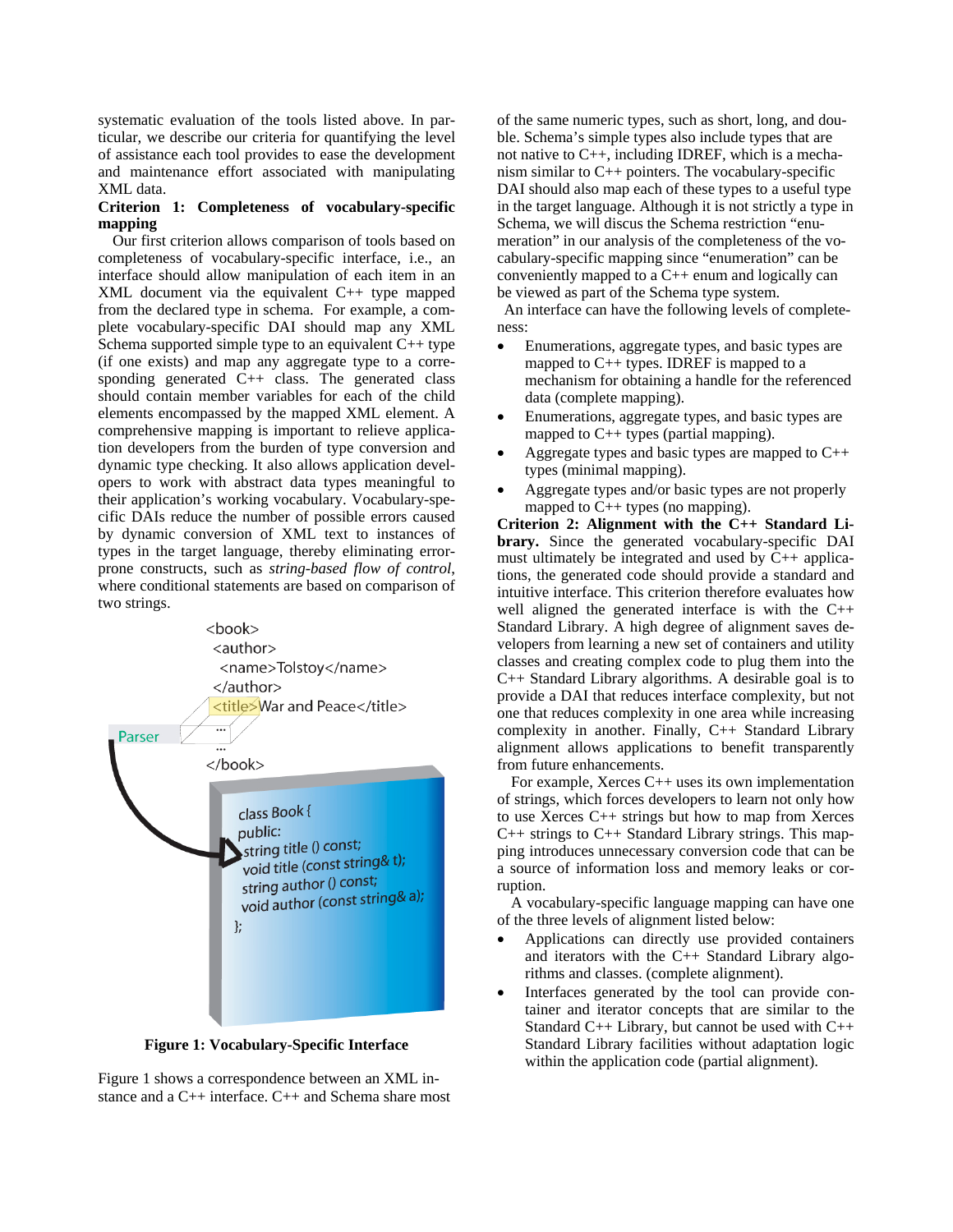Complex code is required to convert from containers used by the interface to those used by the C++ Standard Library (no alignment).

**Criterion 3: Code portability.** The third criterion we examine is code portability, which is defined as the ability to compile the generated DAI code on multiple OS platforms that support standard-compliant C++ compilers. Although not all applications require code portability, it is desirable that generative tools for DAIs produce portable code which can be compiled and executed on a variety of OS platforms. In particular, the generated code should not restrict the application code any more than the underlying XML parsing layer (if any). We also consider it a positive attribute if the code generator itself can be executed on multiple OS platforms.

Vocabulary-specific DAI tools can have the following levels of portability:

- The tool can generate one code base that can compile on multiple platforms without modification (complete portability).
- The tool supports generating code for several platforms but a separate code base must be generated for each platform (partial portability).
- The tool does not generate portable code out of the box but can do so through customization (no portability).

Since the goal of these tools is to simplify development they should not force developers to maintain multiple code bases or spend time customizing the tool output .

**Criterion 4: Manageability of generated code.** Our fourth and final criterion considers manageability by measuring the amount of generated code needed to provide an equivalent set of vocabulary-specific interface features. For each line of code generated by the tools, there will be a corresponding complexity increase in each of the following five areas:

- 1. *Source control*, i.e., each line of generated code will need to be integrated into the source control procedures for the application
- 2. *Documentation*, i.e., the purpose and use of the generated interface will need to be incorporated into the API documentation
- 3. *Build configuration*, i.e., the code will need to be integrated into the application build process
- 4. *Compilation time*, i.e., poorly designed headers and interfaces when included into the application source can increase compilation (and recompilation) time during development.
- 5. *Binary size*, i.e., the more code integrated into the application, the larger the application binary.

To enhance manageability, therefore, it is important that the generated DAIs are efficient and require as few files and lines of code as possible.

Another measure of manageability of code is how schema definition inclusions (file inclusion of an external schema) are handled. Anywhere that the schema has been broken into modular pieces, and aggregate documents have been constructed through file inclusion, the

generated code should also be separated into reusable libraries. Decoupling the generated interfaces in this way helps to (1) mirror the intent of the developer to separate the schema into manageable pieces and (2) create more modular and reusable code.

Vocabulary-specific DAI tools can have various levels of manageability:

- The tool generates separate interfaces for each schema and file inclusion is used to aggregate the functionality (complete manageability/extensibility).
- One interface is generated that aggregates the functionality by directly combining the interfaces in the same file (partial manageability/extensibility).
- Schema inclusion is not supported (no manageability/extensiblity).

In general, a more manageable way to generate code for schema A and B would be to have separate interfaces and let A's interface use B's. If separate interfaces are not generated and the application later needed to use B's interface separately, an entirely new interface would need to be generated for B, which would increase the size of the generated code base and create unneeded code duplication. Generating separate interfaces avoids this problem.

# **3. Empirical Tool Comparison and Analysis of Results**

This section reports the results of evaluating five tools that generate vocabulary-specific DAIs XSC, Object Link, XML Spy's Code Generator, Xbinder, and the Liquid XML Data Binding Wizard for a simple library example against the criteria presented in Section 2. In particular, we expand our simple book example from Section 1.1 to create a library that contains 1...N books. Each book stores the author, main characters, ISBN, genre, title, availability, and a unique id. The complete schema is available at [www.dre.vanderbilt.edu/~jules/](www.dre.vanderbilt.edu/~jules/ library.xsd.)  [library.xsd.](www.dre.vanderbilt.edu/~jules/ library.xsd.) Particular items of interest in our schema are (1) the "Genre," which maps to an enumeration, and (2) the "id," which allows other elements to refer to a particular book. Since books are catalogued in a library, we want to ensure that all of our books are only classified by genres that we use to organize the library. Our genre enumeration will help enforce this constraint. The "id" will be used to implement a recommendation system that allows a reader to see books each author recommends.

Each tool handled the mapping of schema basic types to their equivalent  $C++$  types. The interfaces they generated and the completeness of the vocabulary-specific mapping varied significantly, however. The remainder of this section presents the results of applying the four criteria described in Section 2 to the code generated by the tools to evaluate provided reductions in code complexity and ease of integration into C++ applications. The results in this section show that the tools possess a wide range of capabilities. In particular, the completeness of the vocabulary-specific mapping varies from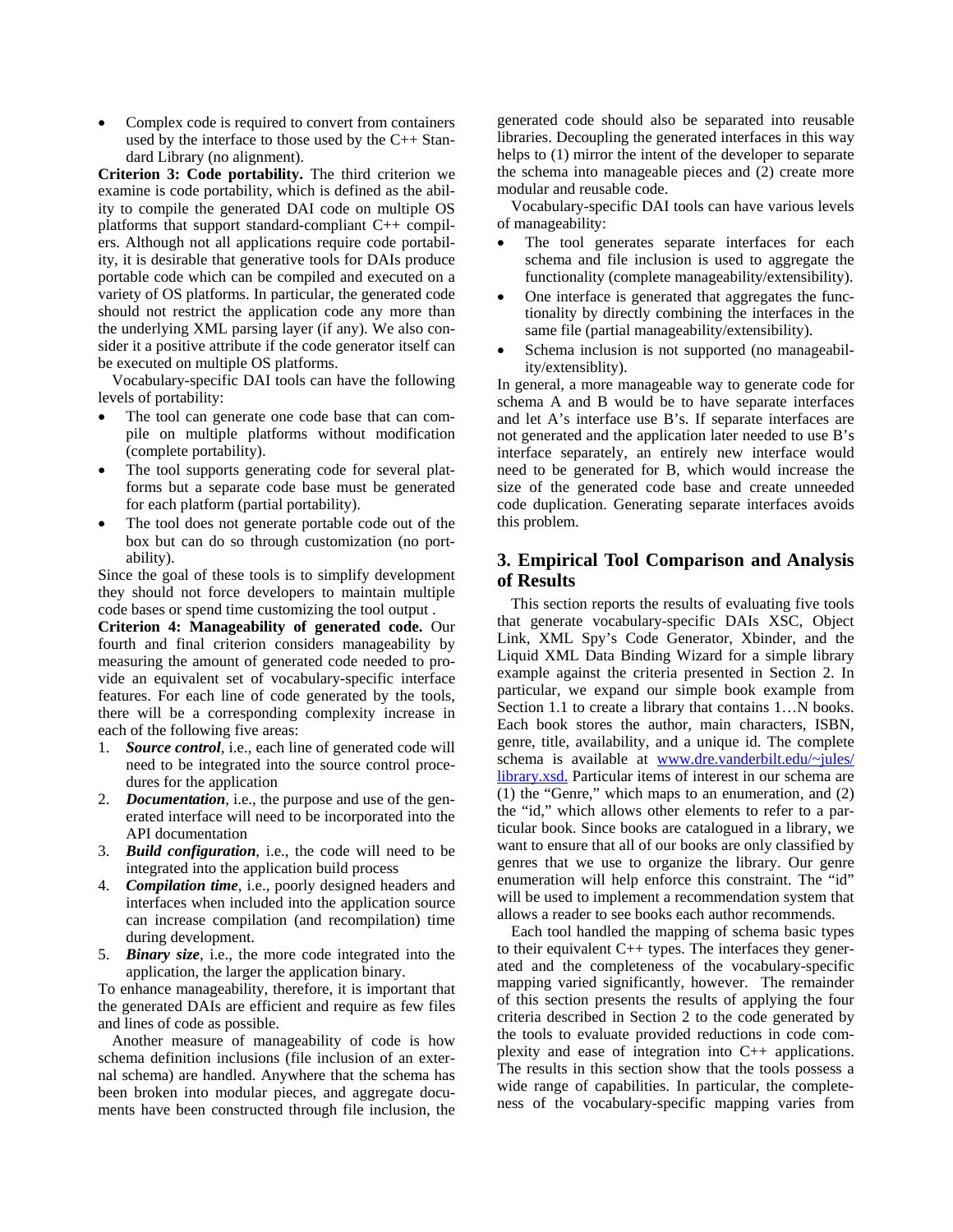poor to excellent between the tools. Figure 2 summarizes the results of our evaluation.



**Figure 2: Summary of Experimental Results** 

**Criterion 1 results: Completeness of vocabulary-specific mapping.** Although all tools correctly converted the simple types to their corresponding  $C_{++}$  types and aggregate types to classes, XML Spy's generated code created a DAI that disregarded the quantifier restrictions within the library schema. For example, a long and an array of type long are different types. A compilation error would occur if one attempted to index into a long using the subscript operator. The "title" element of "book" in our example schema can occur exactly once but the XML Spy generated code provided two interfaces to access the title: CTitle GettitleAt(int nIndex) and CTitle Gettitle(), which gives a developer the ability to write code such as:

```
CTitle book_title = book.GettitleAt (2). 
//Equivalent to : 
//long mylong =…; 
//long b = mylong[2];
```
As discussed in Section 2, Criterion 1, the purpose of the vocabulary-specific DAI is to prevent developers from creating run-time errors by migrating type-checking to compile-time rather than run-time. By allowing application developers to write code that violates the cardinality restrictions within the schema, the generated code was creating a less complete vocabulary-specific interface.

The code shown above should be flagged as a typing violation at compile-time. With XML Spy's generated code, however, there is no compile-time error since the interface provides a method to get any title from 1...N. For the completeness of the vocabulary-specific mapping criterion, therefore, all except XML Spy passed the con-

version test from schema types to C++ types. XML Spy provides developers with the ability to customize the code generation template, which allows developers to fix this problem with additional effort. All other tools, however, generated proper mappings without customization.

We next consider a more complex type mapping from schema enumeration to C++ enumeration. The conversion from enumeration was much less uniform between tools. XSC and the Liquid XML Data Binding Wizard mapped enumerations to C++ enumerations. XML Spy and Object Link mapped the enumerations to strings. Finally, Xbinder mapped the enumerations to integer types. Bindings to C++ enumeration alone offer true vocabulary specificity. For example, application developers could produce code such as the following with the enumeration-to-string mapping:

if (strcmp (book.genre (), "suspense") == 0) { //… }

If "suspense" was not a valid enumeration value, the code would still compile; the same is true for the integer mapping. An application developer could easily test the value of genre against any integer regardless of whether it was a valid enumeration value. With XSC and the Liquid XML Data Binding Wizard's enumeration mapping, a comparison to any value other than the ones defined by the schema enumeration results in a compilation error.

A more complex case for the vocabulary-specific mapping arises with ID's and IDREF. The ID/IDREF attributes provide a mechanism by which one element can refer to another element using its unique ID. This presents an interesting challenge for the mapping tools. Since the IDREF's can refer to any arbitrary element, it is hard for a tool to generate a vocabulary-specific mapping. Tools therefore use one of two approaches:

- *Return the string value of the referenced ID*. This approach does not provide any actual vocabularyspecificity. Once the ID string is obtained, the application must iterate over all the nodes that could be referred to (possibly every node in the document) doing a string comparison on each element's ID to find the referenced instance. This approach is similar to DOM-based implementations, though it can be even more complex than a DOM-based approach since the reference can be to any other element in the document and we no longer have a generic interface with which to manipulate the data.
- *Return the actual instance referenced*. This approach is more strongly typed, but requires the instance be returned in the form of a reference to a common base class. This reference can then be cast to the desired derived class, which alleviates developers from writing generic traversal code to search for the referenced instance. XSC is the only tool we tested that returns the actual instance referenced rather than the string value of the IDREF.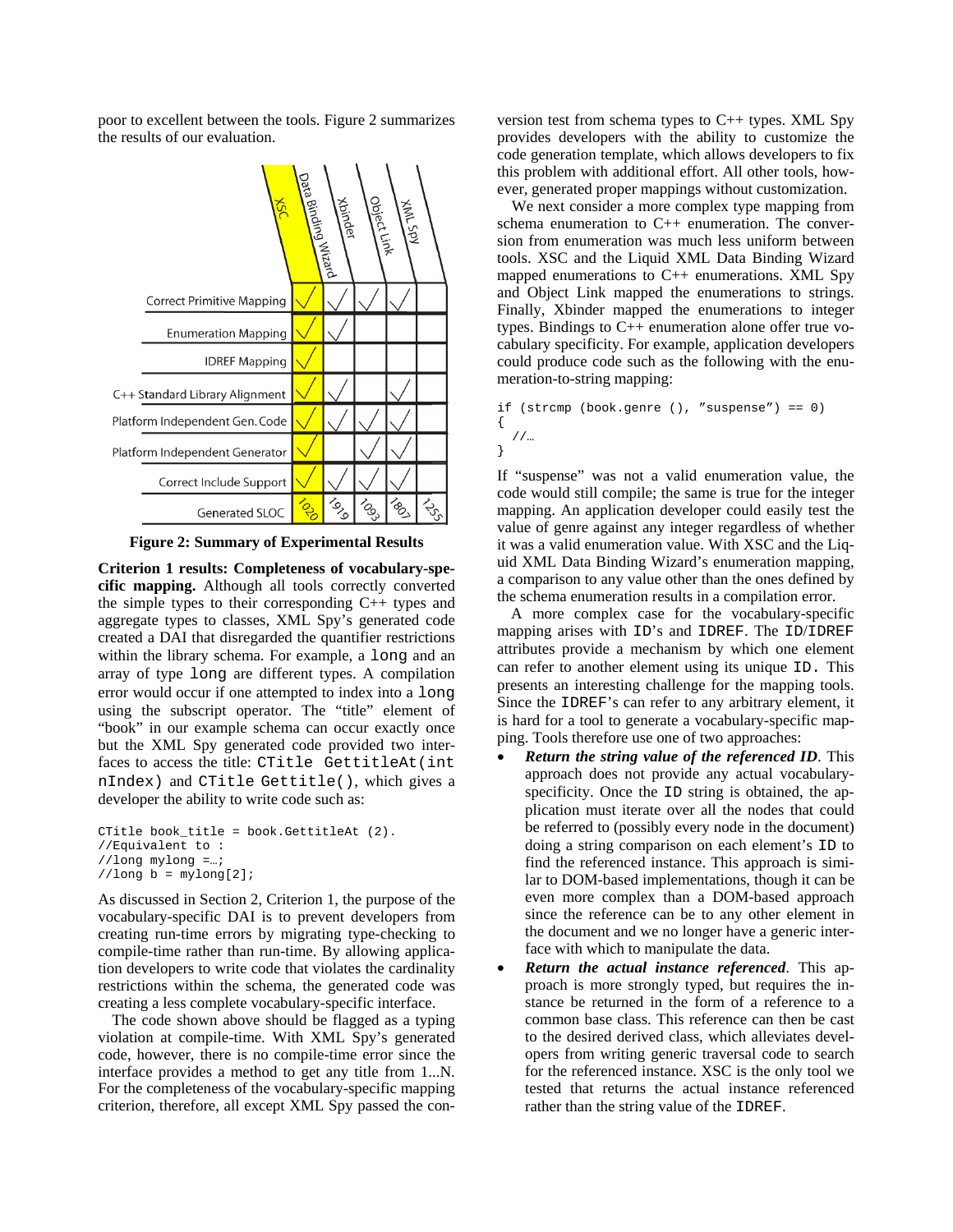**Criterion 2 results: Alignment with the C++ Standard Library**. The interfaces generated by XSC, Object Link, and the Liquid XML Data Binding Wizard are all aligned with the C++ Standard Library conventions, i.e., they either directly use C++ Standard Library containers or they provide iterators that are interoperable with the C++ Standard Library. XML Spy and Xbinder, however, use proprietary containers and do not provide mechanisms to use C++ Standard Library

**Criterion 3 results: Code portability**. All the tools tested have the ability to generate platform-independent DAIs, though XML Spy does not generate platform-independent code by default (its generated code is specific to Windows). Instead, developers must customize its proprietary code templates to obtain platform portability. One code base from each tool supports multiple platforms. The developer is not required to maintain a different set of binding code for different platforms. The code generators themselves, however, were not all platform independent, i.e., XML Spy and the Liquid XML Data Binding Wizard only support Windows.

Criterion 4 results: Manageability of generated code**.**  We used the *SLOCCount* (Source Lines of Code Count) tool [22] to determine how large of a code base developers would need to incorporate into their applications. We counted the total lines of code for each of the vocabulary-specific DAIs generated for our library example. The results are listed in Figure 3. The generated code varied quite a bit in size. The largest code base, generated by the Liquid XML Data Binding Wizard, was almost twice the size of the smallest generated by XSC. The larger code bases also resulted in a larger number of source files. The smallest code bases compacted the code into two source files, while the larger code bases generated a dozen or more. XSC and Xbinder generated the smallest code bases. XSC's code base was roughly 70 lines smaller than Xbinder.



**Figure 3: Generated Lines of Code** 

We also tested the schema inclusion mechanism discussed in Section 2, Criterion 4. We created a copy of the original schema with a different target namespace. We then included the copy within the original schema and changed the book element's character child to reference the Character type in the copy schema. XSC, Object Link, and the Liquid XML Data Binding Wizard all generated separate interfaces for the two schemas and included the copy's interface, via file inclusion, within the original. XML Spy also handled the schema file inclusion, but generated the included schema's interface within the main interface, which created redundant classes and made the copy's interface unusable on its own. Xbinder also tried to include the referenced schema but did not properly handle namespaces. Its generated code allowed a naming collision between the original Character and the copy's Character.

### **4. Concluding Remarks**

The flexibility of XML motivates its popularity as a useful data exchange and storage format. The most prevalent approaches to XML however, use vocabularyindependent data access interfaces (DAIs) geared towards low-level manipulation of XML with generic XML concepts (elements/attributes). It can therefore be non-intuitive, tedious, and error-prone to incorporate these DAIs into object-oriented applications. This paper describes and evaluates a set of tools that help to solve this problem by providing richer *vocabulary-specific DAIs*. These tools generate vocabulary-specific code for accessing XML data via a developer's programming language of choice. These generated DAIs can reduce the complexity of data access code significantly.

To systematically evaluate vocabulary-specific DAI tools, we devised four criteria that evaluate the reduction in data access complexity. These criteria evaluated the ease with which both the tool and generated code can be incorporated into object-oriented C++ applications. The criteria also analyzed the types of errors common to vocabulary-independent DAI approaches for XML that can be eliminated via vocabulary-specific DAIs. By applying our criteria to five of tools in the context of a sample application, we found significant variation in the tools available to generate C++ DAIs.

Our tests found that XSC was the only tool that generated comprehensive vocabulary-specific DAIs. The Liquid XML Data Binding Wizard had the second most complete mapping with its support for enumerations. Almost all of the tools provided data access using the C++ equivalents of the Schema declared types. We also found that XSC produced the smallest code base.

Our tests relied on an example schema that covered a range of possible schema elements. Our future work will extend this testing to cover an even broader range of schemas, along with tests to evaluate other important quality and performance measures, such as compilation time, data access time, and memory footprint. In addition to conducting these tests, we also plan to enhance XSC to support generation of interfaces in other target languages, including Java and the Object Management Group's Interface Definition Language.